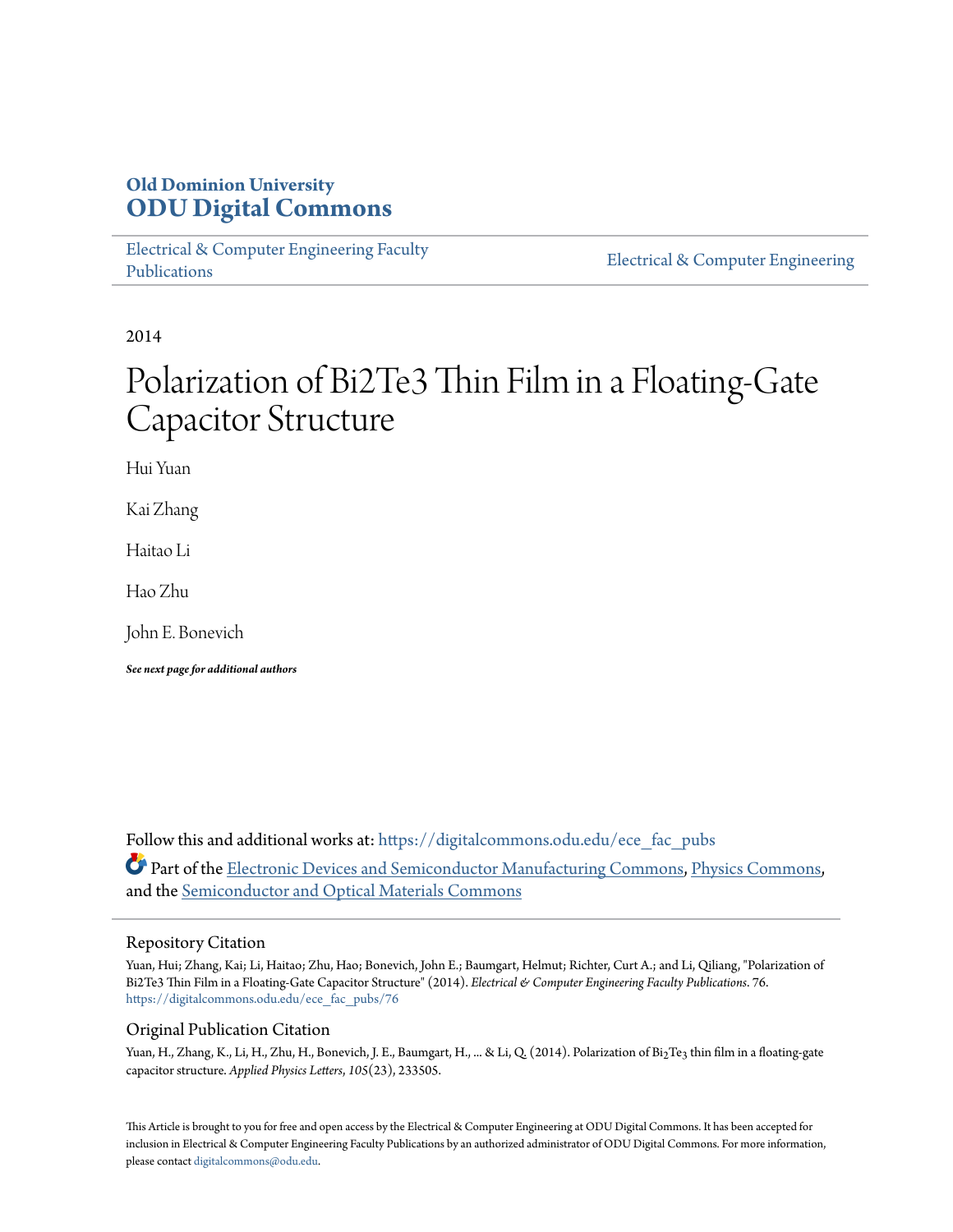#### **Authors**

Hui Yuan, Kai Zhang, Haitao Li, Hao Zhu, John E. Bonevich, Helmut Baumgart, Curt A. Richter, and Qiliang Li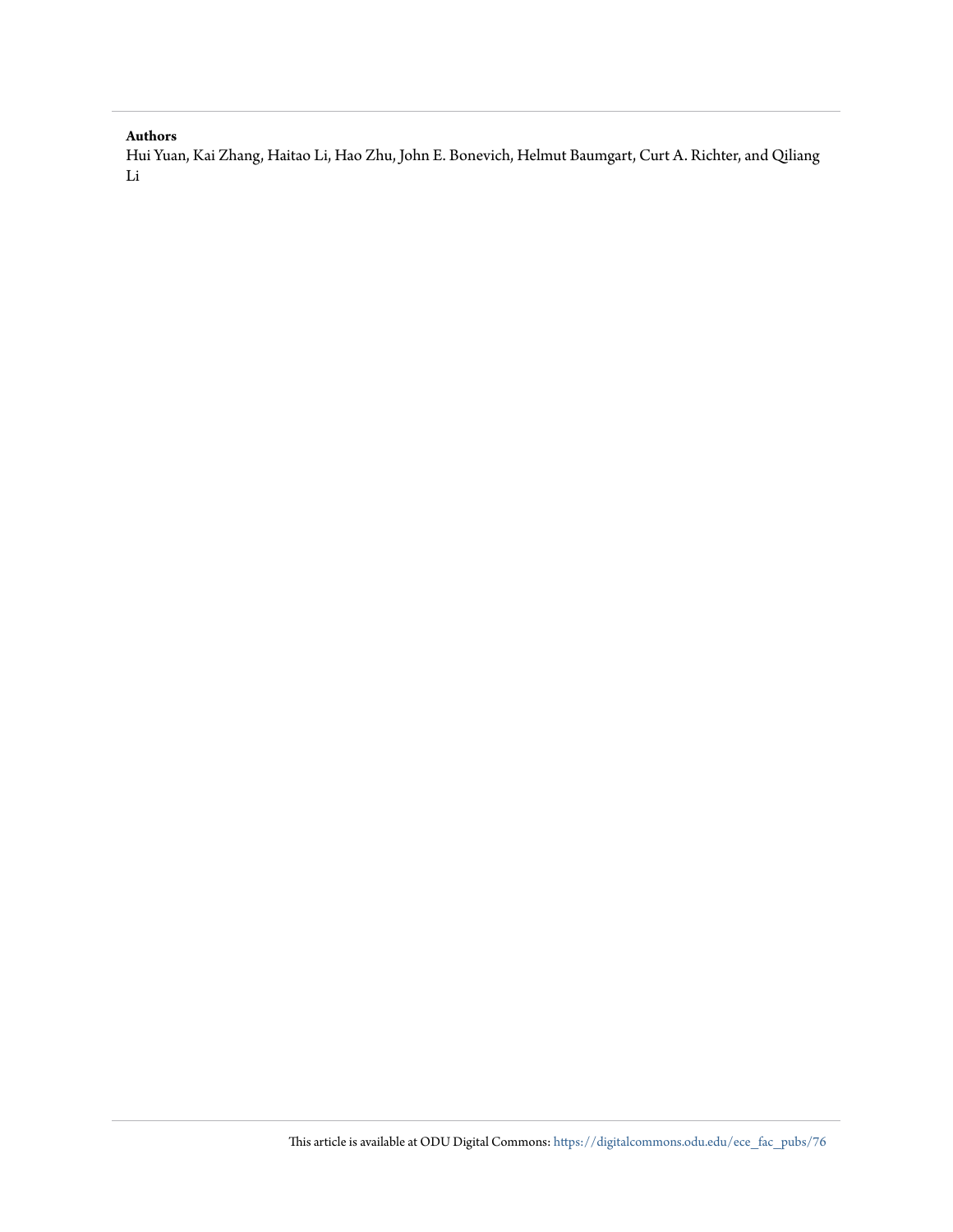

### Polarization of  $Bi<sub>2</sub>Te<sub>3</sub>$  [thin film in a floating-gate capacitor structure](http://dx.doi.org/10.1063/1.4904003)

Hui Yuan,  $1,2,3$ ) Kai Zhang,  $3$  Haitao Li,  $1,2$  Hao Zhu,  $1,2$  John E. Bonevich,  $4$  Helmut Baumgart,  $3$ Curt A. Richter,<sup>2</sup> and Qiliang Li<sup>1,a)</sup>

<sup>1</sup>Department of Electrical and Computer Engineering, George Mason University, Fairfax, Virginia 22030, USA

 $^2$ Semiconductor and Dimensional Metrology Division, National Institute of Standards and Technology, Gaithersburg, Maryland 20899-8120, USA

 $^3$ Department of Electrical and Computer Engineering, Old Dominion University, Norfolk, Virginia 23529, USA

<sup>4</sup>Materials Science and Engineering Division, National Institute of Standards and Technology, Gaithersburg, Maryland 20899, USA

(Received 15 October 2014; accepted 1 December 2014; published online 10 December 2014)

Metal-Oxide-Semiconductor (MOS) capacitors with  $Bi<sub>2</sub>Te<sub>3</sub>$  thin film sandwiched and embedded inside the oxide layer have been fabricated and studied. The capacitors exhibit ferroelectric-like hysteresis which is a result of the robust, reversible polarization of the  $Bi<sub>2</sub>Te<sub>3</sub>$  thin film while the gate voltage sweeps. The temperature-dependent capacitance measurement indicates that the activation energy is about 0.33 eV for separating the electron and hole pairs in the bulk of  $Bi<sub>2</sub>Te<sub>3</sub>$ , and driving them to either the top or bottom surface of the thin film. Because of the fast polarization speed, potentially excellent endurance, and the complementary metal–oxide–semiconductor compatibility, the  $Bi_2Te_3$  embedded MOS structures are very interesting for memory application. © 2014 AIP Publishing LLC. [[http://dx.doi.org/10.1063/1.4904003\]](http://dx.doi.org/10.1063/1.4904003)

Topological insulators (TIs) are materials that have an insulator (or semiconductor) bulk and gapless surfaces which are protected by time reversal symmetry.<sup>[1](#page-6-0)</sup> These materials have a Dirac cone at the surface that can be detected by angle resolved photo emission spectroscope  $(ARPES)^{2,3}$  $(ARPES)^{2,3}$  $(ARPES)^{2,3}$ The electrons at the TI surface can be considered as massless Dirac fermions. $4.5$  Therefore, carriers in these surface states have fast response and high mobility.<sup>[6](#page-6-0)</sup> The robustness of the TI surface states is protected by time reversal symmetry and is resistant to external perturbations such as defects and elec-tric field.<sup>[7](#page-6-0)</sup>

Several groups have recently reported the surfaces state analysis and the magneto-electric effects of the TI materials. $8-11$  They found that different quantum states can coexist in the surface and can be changed by external magnetic field which breaks the time reversal symmetry. However, these studies were mostly based on theoretical approach, delicate surface characterization method (e.g., ARPES), or scanning tunneling microscopy (STM). There is limited progress in the study of device applications. It would be very important and interesting to study how the TI materials behave in a device structure. We have previously reported a study of highperformance TI nanowire field effect transistor (FET) in which the TI materials acted as a conducting medium.<sup>[12](#page-6-0)</sup> FETs based on topological crystalline insulator SnTe thin film have also been recently demonstrated.<sup>[13](#page-6-0)</sup> Besides the emerging interests in TI, typical TI materials such as  $Bi<sub>2</sub>Te<sub>3</sub>$ have also attracted a lot of attention as thermoelectric mate-rial.<sup>[14](#page-6-0)</sup> However, the study of floating-gate structure in which TI materials are surrounded by dielectric has not yet been reported. It would be very interesting to see how the TI materials behave with a vertical electric field across them, as well as how they act as an information storage medium.

Information storage is of great interest in microelectronics. It is well recognized that the future information technology relies on novel electrically accessible non-volatile memory (NVM) with high speed and high density.<sup>15</sup> There are several NVM candidates, including ferroelectric NVM, charge-storage memory (e.g., flash memory), molecular memory, and resistance random-access memory (RRAM).<sup>16-19</sup> Among them, ferroelectric NVM is very attractive for its low power consumption, fast write/erase and good endurance.<sup>[11](#page-6-0)</sup> However, the conventional perovskite ferroelectric materials are disadvantageous for low storage density and high integration cost. $20,21$ 

In this work, we fabricated Metal-Oxide-Semiconductor (MOS) capacitors with a  $Bi<sub>2</sub>Te<sub>3</sub>$  thin film sandwiched by two oxide layers. The  $Bi<sub>2</sub>Te<sub>3</sub>$  film acts as a "floating gate" similar to the poly-Si floating gate in a FLASH memory. We have studied the polarization of the  $Bi<sub>2</sub>Te<sub>3</sub>$  thin film for memory application. Such a hybrid MOS structure is very interesting for information storage and can also provide a good platform to study the properties of TI materials.

The schematic of the MOS capacitor structure is shown in Fig.  $1(a)$ . The Bi<sub>2</sub>Te<sub>3</sub> film was inserted in between the SiO<sub>2</sub> and  $Al_2O_3$ , forming a metal/ $Al_2O_3/Bi_2Te_3/SiO_2/Si$  (MABOS) capacitor structure. The fabrication of these MABOS capacitors followed a conventional photolithographic procedure. The substrate is low doped (doping concentration about  $10^{15}$  cm<sup>-3</sup>) n-type Si wafers with 300 nm thermally grown SiO<sub>2</sub>. First, an active area (100  $\mu$ m  $\times$  100  $\mu$ m, 50  $\mu$ m  $\times$  50  $\mu$ m,  $25 \mu m \times 25 \mu m$ , or  $10 \mu m \times 10 \mu m$ ) was defined by etching through the  $300 \text{ nm }$  SiO<sub>2</sub> on n-Si wafers. The wafers were then oxidized at 900 °C for 22 min to achieve 11 nm dry  $SiO<sub>2</sub>$ . The dry oxide was thinned down to 6 nm by 2% HF etch for

a)Authors to whom correspondence should be addressed. Electronic addresses: [hyuan@gmu.edu](mailto:hyuan@gmu.edu) and [qli6@gmu.edu](mailto:qli6@gmu.edu)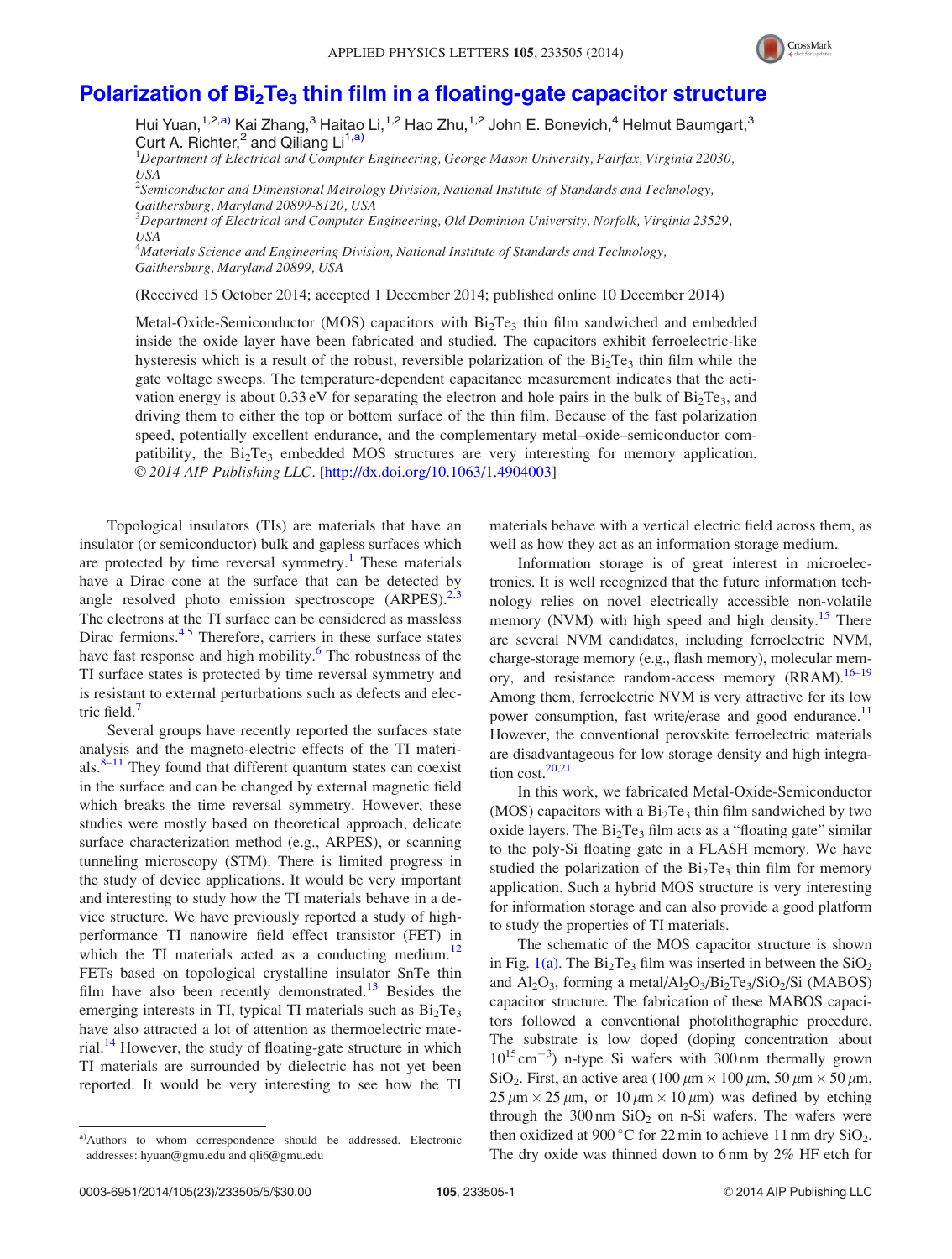<span id="page-3-0"></span>

FIG. 1. (a) Schematic of the capacitor with  $Al/Al_2O_3/Bi_2Te_3/SiO_2/Si$  structure. (b) High-resolution transmission electron microscopy (HRTEM) image of the capacitor cross-section. The scale bar is 5 nm in the image. The rectangular HRTEM image  $(10 \text{ nm} \times 5 \text{ nm})$  on the right is an amplification of the Bi<sub>2</sub>Te<sub>3</sub> film within the red rectangle on the left image, showing the polycrystalline structure in the film. (c) AFM image of  $Bi<sub>2</sub>Te<sub>3</sub>$  film grown on  $SiO<sub>2</sub>$ with OH-hydroxyl groups by ALD.

60 s. Then, atomic layer deposition (ALD) was used to deposit  $30 \text{ nm}$  Bi<sub>2</sub>Te<sub>3</sub> and  $30 \text{ nm}$  Al<sub>2</sub>O<sub>3</sub> on the samples followed by the formation of top Al gate. The extra  $Bi<sub>2</sub>Te<sub>3</sub>$ ,  $Al<sub>2</sub>O<sub>3</sub>$ , and Al top gate beyond the active region were removed by ion mill before electrical measurement. Finally, the samples were annealed at  $300\,^{\circ}\text{C}$  in Ar by rapid thermal annealing (RTA).

The detail ALD conditions for  $Bi<sub>2</sub>Te<sub>3</sub>$  and  $Al<sub>2</sub>O<sub>3</sub>$  are as following. The  $Bi<sub>2</sub>Te<sub>3</sub>$  thin films were synthesized using bismuth trichloride  $(BiCl<sub>3</sub>)$  and (trimethylsilyl) telluride  $((Me<sub>3</sub>Si)<sub>2</sub>Te)$  as ALD precursors. The growth temperature was 170 °C. The  $BiCl<sub>3</sub>$  precursor was volatilized at a temperature of  $140^{\circ}$ C, and the Te precursor was heated at  $45^{\circ}$ C. Furthermore, 10 sccm of  $N_2$  was used as a carrier gas flow for the precursors. The ALD reaction chamber base pressure was kept at 40 mTorr (5.33 Pa). The deposition of  $Al_2O_3$  thin film followed a conventional ALD procedure which uses trimethylaluminum (TMA,  $AI(CH_3)_3$ ) and  $O_2$  plasma as precursors. The growth temperature was  $300^{\circ}$ C. N<sub>2</sub> was used as a carrier gas and the ALD reaction chamber base pressure was kept at 20 mTorr (2.67 Pa).

The resulting devices were first characterized with the transmission electron microscopy (TEM). The TEM image of the MOS capacitor cross-section (shown in Fig.  $1(b)$ ) indicates that the  $Bi<sub>2</sub>Te<sub>3</sub>$  is poly-crystalline. Atomic force microscopic (AFM) image of the  $Bi<sub>2</sub>Te<sub>3</sub>$  film grown by ALD on  $SiO<sub>2</sub>$  is shown in Fig. 1(c). It clearly shows that the  $Bi<sub>2</sub>Te<sub>3</sub>$  is poly-crystalline, and the film is uniform with a smooth surface. The whole process we used is compatible with complementary MOS (CMOS) technology, which provides a smooth transition to the application in microelectronics.

Then, capacitance-voltage (C-V) characterization was carried out by using an impedance analyzer (Agilent® E4980A Precision LCR Meter) and a vacuum probe station (Lake Shore® FWPX Cryogenic Probe Station). During the measurement, the samples were kept in  $4 \times 10^{-7}$ Torr  $(5.33 \times 10^{-5}$ Pa) vacuum. Fig. [2](#page-4-0) shows the C-V characteristics of MABOS capacitors with an area of  $100 \mu m \times 100 \mu m$ . The C-V measurement was carried out at 1 MHz. These capacitors exhibit a hysteresis in C-V characteristics at room temperature. The hysteresis has a same direction of ferroelectric base capacitors. $2^{2,23}$ As shown in Fig. [2\(a\),](#page-4-0) the flat-band voltage  $(V_{FB})$  of the C-V curve shifted to positive direction as the gate voltage was scanned from negative to positive. The hysteresis is larger when a larger range of gate voltage was scanned. But the hysteresis did not disappear even during a lowest voltage scan. The same hysteresis also shows in the MABOS capacitors with smaller area.

The hysteresis of MABOS capacitors is different from the hysteresis of a floating-gate memory cell. First, this hysteresis shift direction is opposite to that of a floating-gate memory device based on charge-trapping mechanism.<sup>[24,25](#page-6-0)</sup> As shown in inset of Fig.  $2(a)$ , in a floating-gate memory cell, positive charges (holes) will tunnel from Si into the floating gate after gate voltage sweeps from negative to positive, resulting in  $V_{FB}$  shift to negative. Second, the hysteresis of MABOS capacitors exists in all sweep ranges, even in a small voltage sweep range from  $-3V$  to 3V. This is different from the charge-trapping devices in which the hysteresis is present only when gate voltage exceeds tunneling threshold voltage. $23,26$ 

In these MABOS capacitor devices,  $6 \text{ nm } \text{SiO}_2$  is thick enough to prevent the electron/hole tunneling between the  $Bi<sub>2</sub>Te<sub>3</sub>$  and Si at such a low electric field. Even in the worst case that a small amount of charges tunnel through the 6 nm  $SiO<sub>2</sub>$ , the hysteresis shift should be in the opposite direction as mentioned above. Also, the  $Al_2O_3$  layer is about 30 nm, thick enough to block the charge transfer between  $Bi<sub>2</sub>Te<sub>3</sub>$ and the top gate metal. Therefore, the hysteresis shift must be resulted by the polarization of  $Bi<sub>2</sub>Te<sub>3</sub>$  film. In detail, the polarization is a result of charge accumulation on the two surfaces of  $Bi<sub>2</sub>Te<sub>3</sub>$ : the electrons and holes within the  $Bi<sub>2</sub>Te<sub>3</sub>$ film are separated and driven by the electric field, and then are accumulated on either surface of the  $Bi<sub>2</sub>Te<sub>3</sub>$  film, building an internal electrical field in the opposite direction to the external electrical field. This is quite similar to the polarization of metals and semiconductors in an electrical field.

The movement of carriers is much faster than the displacement of atoms/ions in the ferroelectric materials. The polarization shown in the C-V hysteresis is a result of accumulation of charge carriers on the surfaces. Unlike ferroelectrics where the polarization is due to the displacement of ions in the crystal, the polarization of  $Bi<sub>2</sub>Te<sub>3</sub>$  film is induced by the accumulation of carriers (electrons and holes). Therefore, the polarization of the  $Bi<sub>2</sub>Te<sub>3</sub>$  film in the MABOS structure should be much faster than that of normal ferroelectric films. Also, compared to the ion displacement in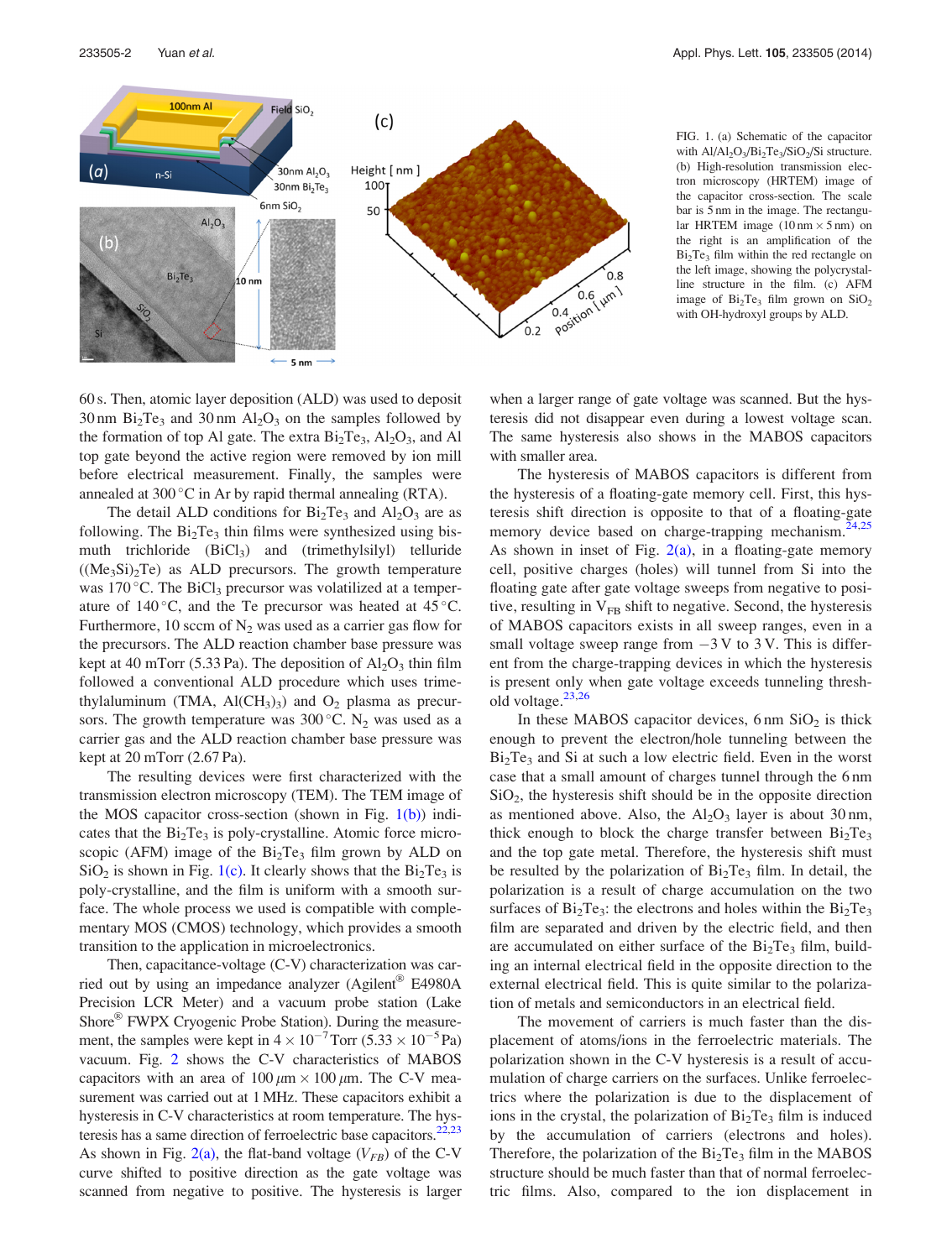<span id="page-4-0"></span>5

 $\overline{4}$ 

3  $C[$  pF $]$ 

 $\overline{c}$ 1  $\overline{0}$ 

22  $21$ 

20 19

18 17

 $-0.2$  0.0 0.2 0.4 0.6

 $E$  [ MV/cm ]

 $\Delta P$  [ nC/cm<sup>2</sup>



 $(c)$ 

FIG. 2. (a) Capacitance-Voltage (C-V) characteristics of the  $Bi<sub>2</sub>Te<sub>3</sub>$  capacitor structure at 1 MHz with different voltage sweep ranges. The area of the capacitor is  $100 \mu m \times 100 \mu m$ . (b) The changes in polarization versus the electric field at room temperature. (c) Illustration of the charge separation and polarization of  $Bi<sub>2</sub>Te<sub>3</sub>$  when an external field is applied.

conventional ferroelectric materials, the electron movement should have less damage on the materials, leading to better device endurance.

 $0.8$  $1.0$ 

To extract the polarization of  $Bi<sub>2</sub>Te<sub>3</sub>$ , we estimated the capacitance of dielectric layers based on the conventional model of MOS capacitor at high frequency. We can consider the polarized  $Bi<sub>2</sub>Te<sub>3</sub>$  as a parallel-plate capacitor with opposite polarized carriers (electrons or holes) on each surface. So, the capacitance of insulating layers  $(C_{INS})$  can be obtained from the capacitance in accumulation region (100  $\mu$ m  $\times$  100  $\mu$ m capacitors), that is

$$
C_{\rm INS} = 4.6pF.
$$
 (1)

Because the capacitance was measured with a small signal method at a high frequency, the transient polarized charges do not contribute to the total capacitance. However, this charge separation (or polarization) shifts  $V_{FB}$  of the MABOS capacitor to negative or positive directions so that the hysteresis in the C-V measurement appears. The value of the applied gate voltages at the same capacitance in forward and reverse sweep directions can be obtained. As discussed above, the difference between these two gate voltage values  $(\Delta V_G)$  is due to the difference in polarization  $(\Delta P)$  of Bi<sub>2</sub>Te<sub>3</sub> between the two sweep directions. Their relationship can be expressed as

$$
\Delta V_G = \frac{\Delta Q_P}{C_{Bi_2Te_3}} = \frac{\Delta P \cdot A}{C_{Bi_2Te_3}}.\tag{2}
$$

Here,  $\Delta Q_P$  stands for the difference in polarized charges between two sweep directions, A for area of the capacitor, and the capacitance of  $Bi_2Te_3$  ( $C_{Bi_2Te_3} = 6.07$  pF) is calculated from the total insulator capacitance which is assumed to be the total capacitance of  $SiO_2$ ,  $Bi_2Te_3$ , and  $Al_2O_3$  in serial.

Fig.  $2(b)$  shows the  $\Delta P$  at different electric field. To calculate the electric field, a standard MOS capacitor with the same insulating layer capacitance (the capacitances of  $Al_2O_3$ ,  $Bi_2Te_3$ , and  $SiO_2$  in series,  $\approx 4.6$  pF) and doping concentration  $(1 \times 10^{15} \text{ cm}^{-3})$  as the measured capacitors was designed for simulation. The applied voltage of the standard MOS capacitor is recorded at the same value of capacitance measured in the experiment. This recorded voltage is over flat band voltage, i.e., gate voltage  $(V_G)$  – flat band voltage  $(V_{FB})$ . The net voltage drop across  $Bi<sub>2</sub>Te<sub>3</sub>$ ,  $V_{BT}$ , which is partial of  $(V_G - V_{FB})$ , can be extracted from the serial capacitor model. The electric field is  $V_{BT}$  divided by the thickness of  $Bi<sub>2</sub>Te<sub>3</sub>$ . We extract the  $\Delta P$  in the transition region between depletion and accumulation where the capacitance exhibits largest change with applied voltage. In the depletion or accumulation region where the measured capacitance only changes slightly with the applied voltage, the extraction of the  $\Delta P$  would be inaccurate. The result indicated that the  $\Delta P$ is largest around the flat-band voltage when the voltage drop across  $Bi<sub>2</sub>Te<sub>3</sub>$  is small.

The memory window  $\Delta V_{FB}$  is equal to the  $\Delta V_G$  when the capacitance is equal to the flat band capacitance  $(C_{FB})$ .  $C_{FB}$  can be expressed as<sup>[27](#page-6-0)</sup>

$$
C_{FB} = \frac{C_{SFB} . C_{INS}}{C_{SFB} + C_{INS}} = 2.92 \text{pF}, \text{ and}
$$
 (3a)

$$
C_{SFB} = \frac{\varepsilon_S \varepsilon_0 A}{\lambda_n} = A \sqrt{\frac{q^2 N_D \varepsilon_S \varepsilon_0}{kT}} = 8 \times 10^{-12} \text{F},\tag{3b}
$$

where the flat-band condition capacitance of Si  $(C_{SFB})$  is the capacitance of Si  $(C_S)$  at flat-band condition,  $\lambda_n$  is the depletion width in Si at flat-band condition, A is the area of the capacitor,  $N_D$  is the doping concentration (=10<sup>15</sup> cm<sup>-3</sup>),  $\varepsilon_S$  and  $\varepsilon_0$  are Si relative permittivity and vacuum permittivity, respectively.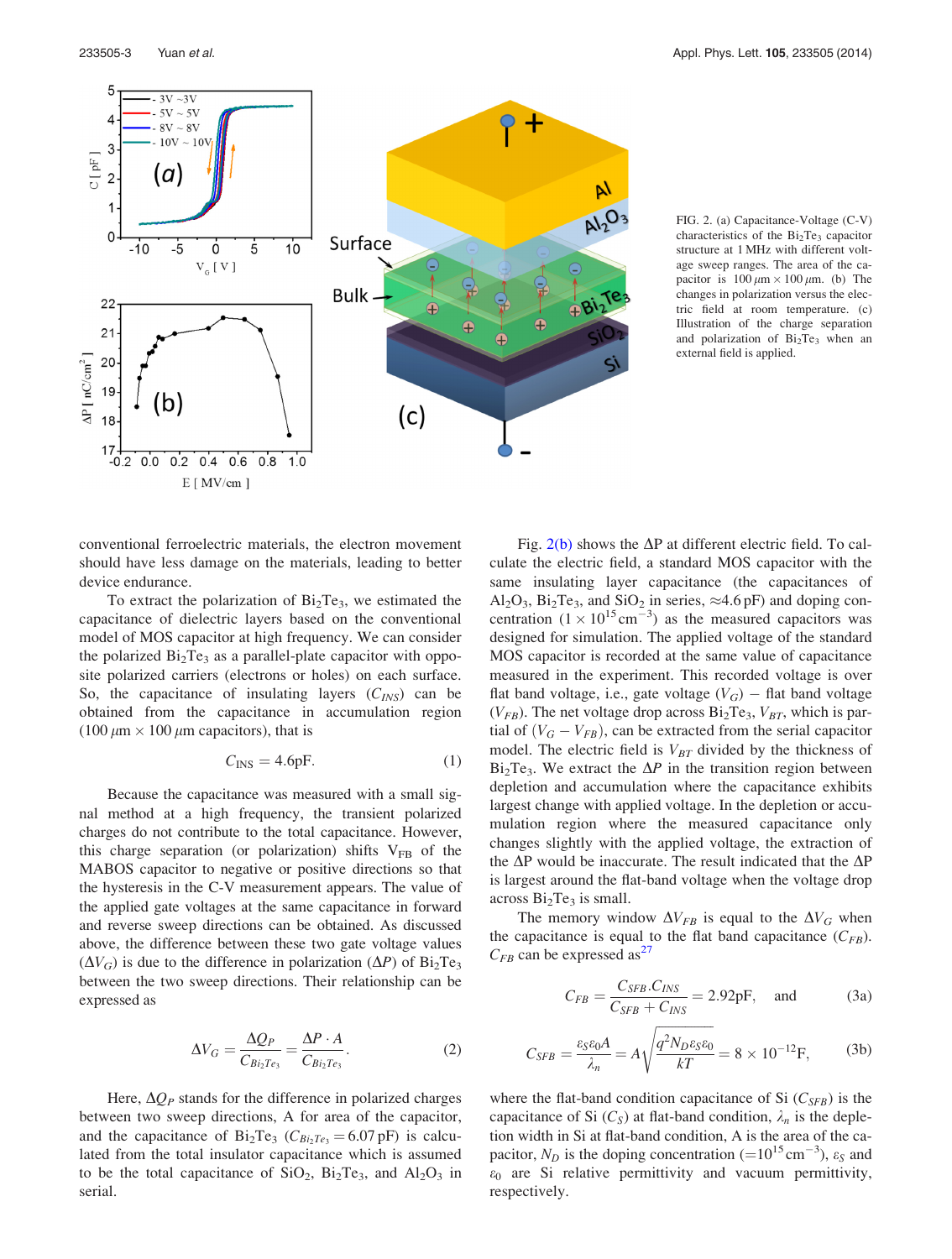

233505-4 Yuan et al. Appl. Phys. Lett. 105, 233505 (2014)

FIG. 3. C-V characteristics the  $Bi<sub>2</sub>Te<sub>3</sub>$ capacitor structure at different frequencies (1 kHz to 1 MHz) at different temperatures: (a) 290 K, (b) 280 K, (c) 270 K, and (d) 250 K. The hysteresis shift decreases as the temperature decreases.

We have performed temperature-dependent C-V characterization to study the polarization formation. The sample was measured at temperatures from 80 K to 290 K. As shown in Fig. 3, the hysteresis decreases as the temperature decreases. Below 250 K, the hysteresis is very small, almost negligible (Fig.  $3(d)$ ). At each temperature, the C-V curves measured at different frequencies are approximately the same. Also, the hysteresis of the C-V curves at different frequencies is the same. This indicates that there is negligible frequencydependence in the C-V measurement when frequency  $\leq 1$ MHz. In addition, the devices have been repeatedly tested for many times over a long period of duration  $($  >6 months). The measured results are very reproducible in all these tests. The devices exhibit better programming/erasing characteristics than conventional poly-Si Flash memory  $(1 \times 10^6$  cycles). This is because the polarization of surface state in  $Bi<sub>2</sub>Te<sub>3</sub>$ causes much less damage than hot-electron injection in conventional Flash memory cells.

Fig. 4(a) showed that  $\Delta P$  changes with electric field at different temperatures. The largest value of  $\Delta P$  always shows at around flat-band voltage. The  $\Delta P$  decreases as the temperature decreases and finally disappears below 250 K. Fig. 4(b) shows the memory window  $(\Delta V_{FB})$  changes versus the temperature. The quantitative analysis of polarization of  $Bi<sub>2</sub>Te<sub>3</sub>$  indicates thermal activation of the surface carriers is the origin of polarization. In this case,  $\Delta V_{FB}$  can be written as

$$
\Delta V_{FB} = \frac{A\Delta P}{C_{Bi_2Te_3}} = \frac{A}{C_{Bi_2Te_3}} \Delta P_0 e^{-\frac{q\phi_B}{kT}},\tag{4a}
$$

$$
\ln \Delta V_{FB} = C_0 + \frac{q\phi_B}{k_B T},\tag{4b}
$$

where  $\Delta P_0$  is a fitting parameter, and  $q\Phi_B$  is the activation energy. Fig. 4(b) clearly shows that the  $\Delta V_{FB}$  exponentially decreases with  $1/k_BT$ . We can extract the value of  $q\Phi_B$  as 0.33 eV from linear fitting of  $ln(\Delta V_{FB})$  versus  $1/k_BT$ . This relationship between  $\Delta V_{FB}$  and temperature indicates the carriers were thermally activated from surface state to bulk; and they were separated and accumulated on each surface when an external electric field was applied.

In addition, we have also fabricated and measured MOS capacitors with different thickness of  $Bi<sub>2</sub>Te<sub>3</sub>$ . We found that



FIG. 4. (a) Polarization difference at vs. applied voltage different temperatures. (b) Memory window vs. temperature. The memory window is shrunk as the temperature decreases, indicating that the remnant polarization becomes smaller at lower temperature. The memory window is fitted as an exponential function of  $1/k_BT$  ( $k_BT$  is the thermal activation energy), agreeing well with both the linear- and log-scale experimental data. The activation energy is 0.33 eV according to the fitting.